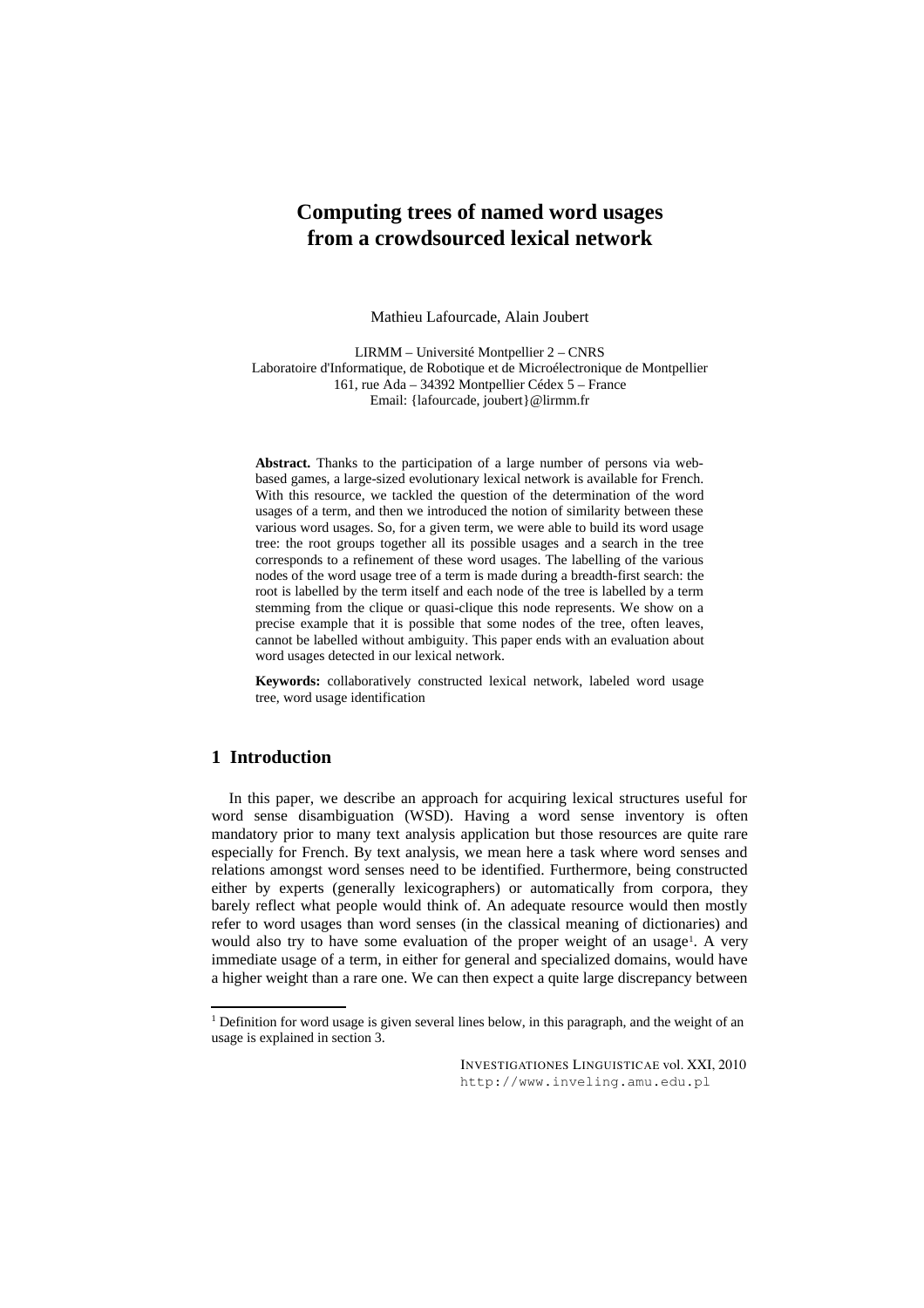a proper inventory of usages and inventory of meanings (in dictionaries). Some usages would not be in dictionary either being elisions (like in French *sapin* for *sapin de Noël* – eng. *fir* for *Christmas tree*) or popular (like in French *caisse* as *car*). Some meaning would be absent of a *popular meaning inventory* when too technical, too rare or simply unknown by the vast majority of people. Can we try to define precisely what is the difference between a word sense and a word usage? Word usages are broader and would certainly include senses, but not the other way around. In French, for example, *sapin* (*fir*) beside being the tree, has a strong usage related to Christmas (*fir* as *Christmas tree*) and tends to become autonomous. A putative definition of a word usage could be a *specific meaning in a given context, popular enough to be spontaneously given by someone.*

The method and evaluation presented in this paper are based on a resource under construction but already freely available: the JeuxDeMots lexical network<sup>2</sup>. We first briefly remind the reader of the principles of two games which aim at building a large collection of relations between terms. The first of these two games (JeuxDeMots<sup>3</sup>) allows the construction of a lexical network, while the second game (PtiClic<sup>2</sup>) allows the user to strengthen associations acquired thanks to JeuxDeMots. With the network thus obtained, we tackle the problem of the word usage determination, by analysing the relations between every term and its immediate neighbours. The similarity between the various usages of the same term can be computed allowing us to build the classification tree of the usages of a term, the nodes of which being labelled. Such a word usage tree structure as of primary interest for WSD should be evaluated against users before considering using it in applications. Furthermore, one of the objectives is to be able to connect the relations, not on the very terms (with ambiguities for polysemous terms), but on their usages (thus by clearing up lexical ambiguities).

# **2 Lexical network construction**

#### **2.1 Structure of the lexical network**

The structure of the lexical network we are building is composed of nodes and links between nodes, as it was initially introduced in the end of 1960s by [1], developed in [2], used in the small worlds by [3] and [4], and more recently clarified by [5]. A node of the network refers to a term (or a multiple word expression), usually in its canonical form (lemma). The links between nodes are typed and are interpreted as a possible relation holding between the two terms. Some of these relations correspond to lexical functions, some of which have been made explicit by [6], [7] and [8]. It would have been desirable the network to contain all the lexical functions defined in [6], but, considering the principle of our software JeuxDeMots, detailed in section 2.2,

<sup>&</sup>lt;sup>2</sup> This resource is available at  $\frac{http://www.lirmm.fr/jeuxdemots/rezo.php}{http://www.lirmm.fr/jeuxdemots/rezo.php}$  for the lexical network and at http://www.lirmm.fr/jeuxdemots/diko.php for the obtained dictionary.

<sup>&</sup>lt;sup>3</sup> JeuxDeMots and PtiClic are available at http://jeuxdemots.org and http://pticlic.org. An English version has recently been added, as well as a Thai, Japanese and Spanish versions (http://www.lirmm.fr/jeuxdemots/world-of-jeuxdemots.php)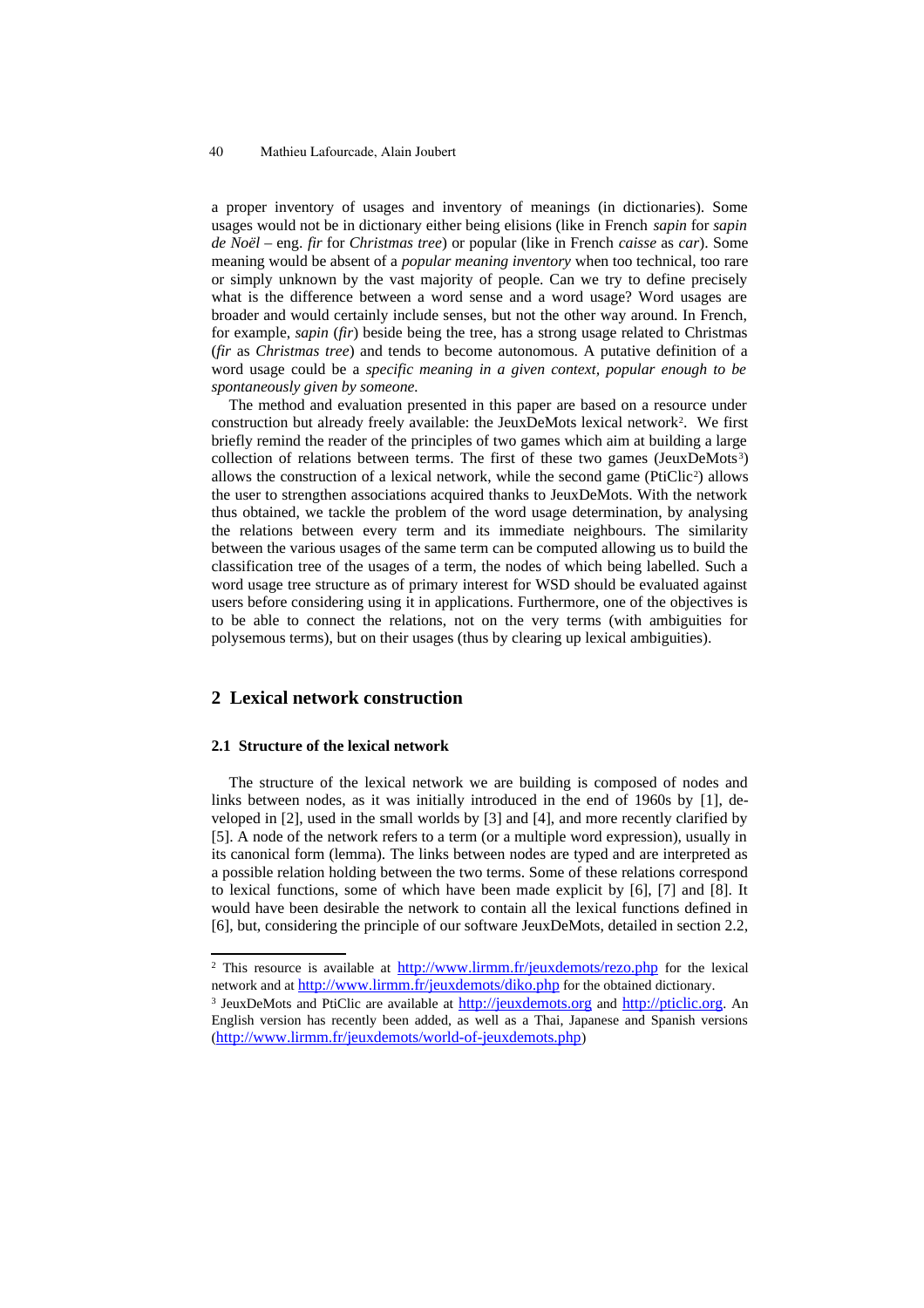it is not reasonably feasible. Indeed, some of these lexical functions are too much specialized; for example, [6] makes the distinction between the *Conversive*, *Antonym* and *Contrastive* functions. He also considers refinements, with lexical functions characterized as *"wider"* or *"more narrow"*. JeuxDeMots being intended for users who are "simple Internet users", and not necessarily experts in linguistics, such functions could have been badly interpreted by them. Furthermore, some of these functions are too poorly lexicalized, that is, very few terms possess occurrences of such relations; it is for example the case of the functions of *Metaphor* or *Functioning with difficulty*.

More formally, a lexical network is a graph structure composed of nodes (vertices) and links.

- A node is a 3-tuple : <name, type, weight>
- A link is a 4-tuple <start-node, type, end-node, weight>

The name is simply the string holding the term. The type is an encoding referring to the information holding by the node. For instance a node can be a term or a Part of Speech (POS) like :Noun, :Verb. The link type refer to the relation considered. A node weight is interpreted as a value referring to the frequency of usage of the term. The weight of a relation, similarly, refers to the strength of the relation. Figure 1 shows a partial example of the kind of lexical network we are dealing with.

JeuxDeMots possesses a predetermined list of relation types, and for now the players cannot add new relation types. These types of relation fall into several categories:

- Lexical relations: synonymy, antonymy, expression, lexical family These types of relations are about vocabulary.
- Ontological relations: generic (hyperonymy), specific (hyponymy), part of (meronymy), whole of (holonymy) …

It is about relations concerning knowledge in objects of the world.

• Associative relations: free association, associated feeling, meaning

It is rather about subjective and global knowledge; some of them can be considered as phrasal associations.

Predicative relations: typical agent, typical patient ...

They are about types of relation associated with a verb and the values of its arguments (in a very wide sense).

The types of relation implemented in JeuxDeMots are thus of several natures, partially according to a distinction made by [9]: some of them are part of knowledge of the world (hyperonymy / hyponymy, for example), others concern linguistic knowledge (synonymy, antonymy, expression or lexical family, for example). Most players do not make this distinction which remains often vague for them.

Throughout this article, the word "relation" has to be understood as a link, that is an occurrence of relation, and not as a type of relation. Such relations can be considered as quadruplets: origin term, type of relation, destination term, weight of this relation. Let us note that between two same terms, several relations of different types can exist. Examples of relations acquired in JeuxDeMots can be seen in [10].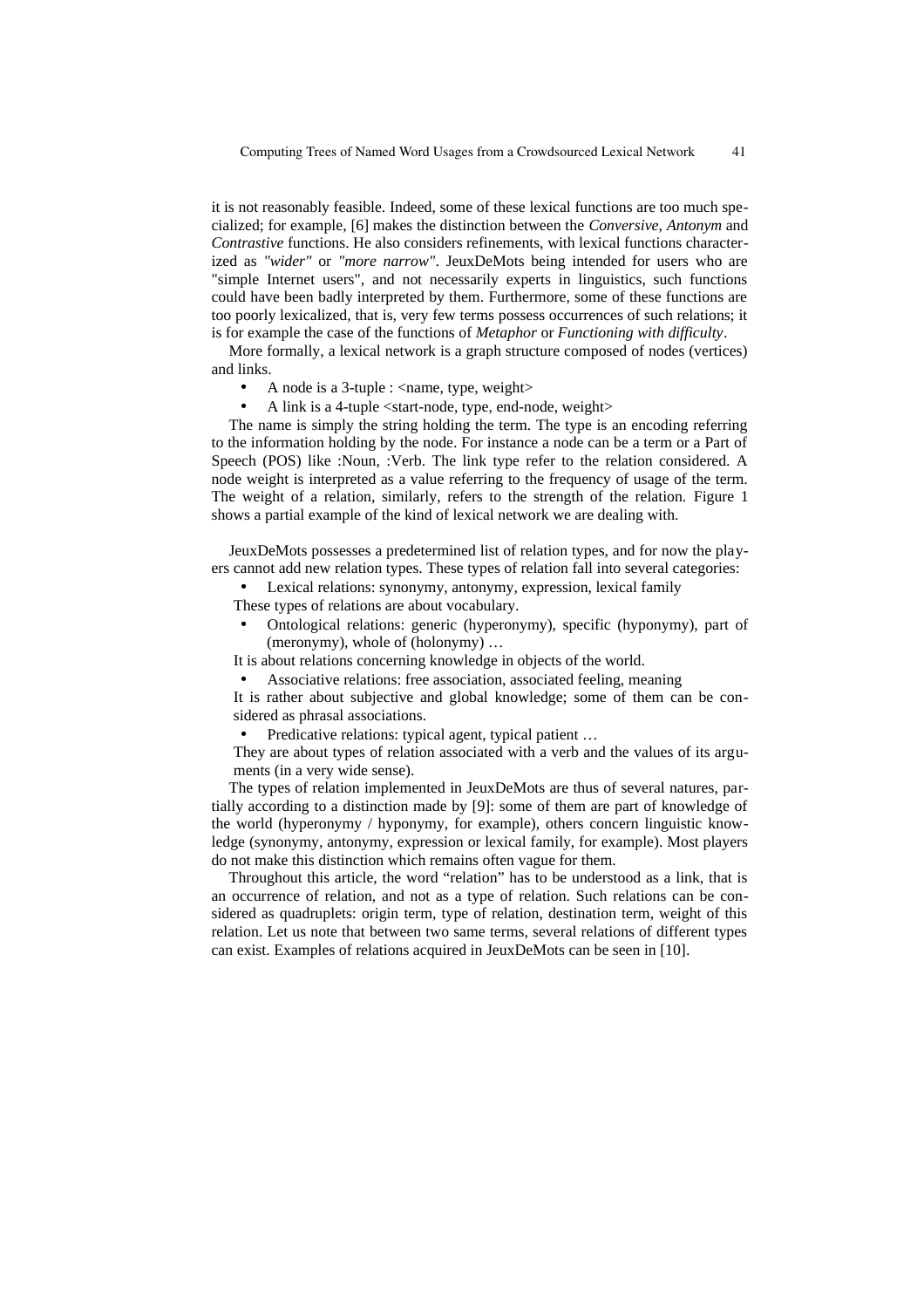



**Fig 1** : An example of a lexical network. For sake of clarity, the relation weights are not represented here. Only nodes corresponding to terms are displayed.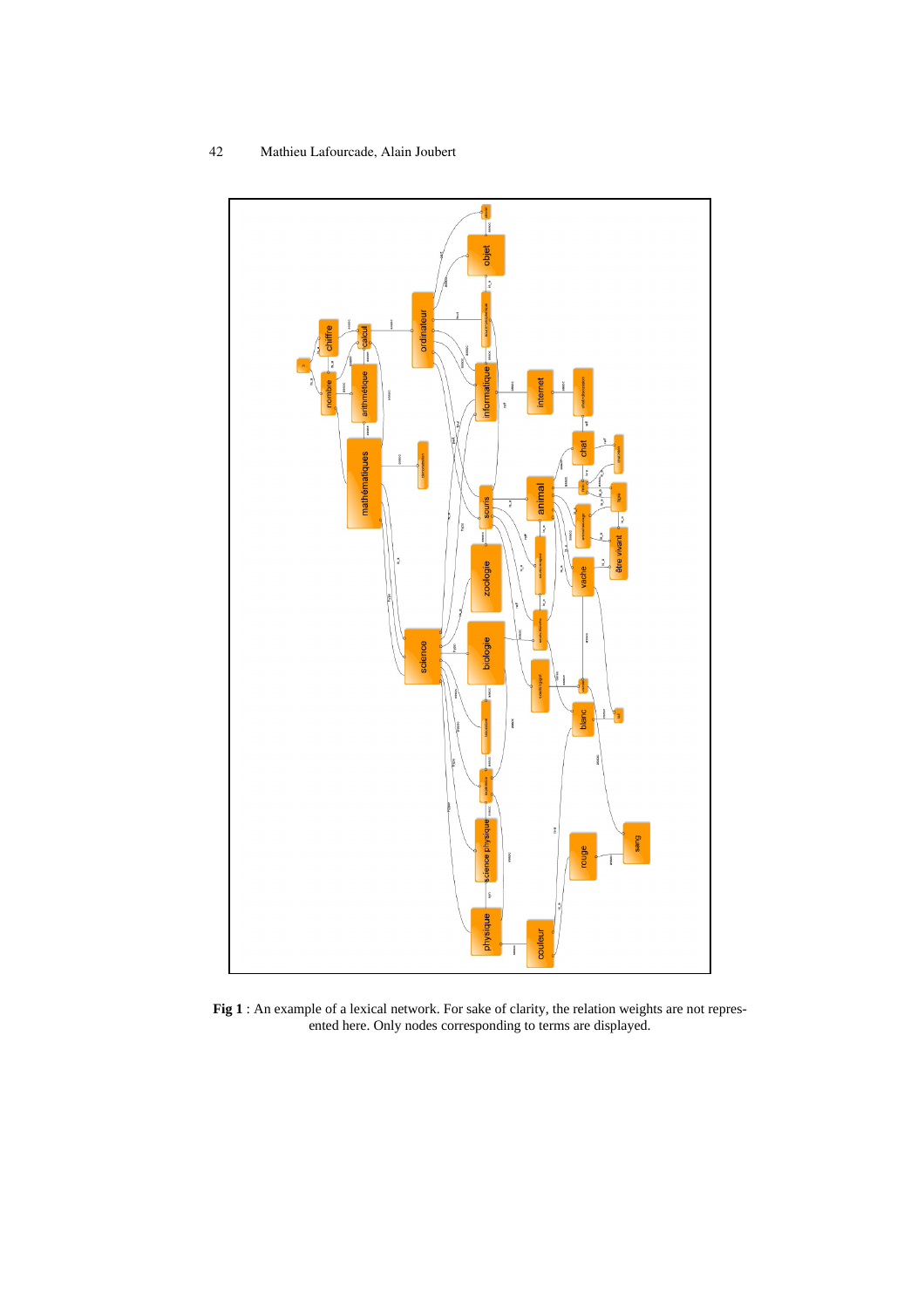#### **2.2 Principle of the software**

The basic principles of JeuxDeMots (JDM) software, the game design, as well as the incremental construction of the lexical network, have already been described in [10]. A game takes place between two players, in an asynchronous way, based on the concordance of their propositions. When a first player begins a game, an instruction concerning a type of competence (synonyms, opposite, domains …) is displayed, as well as a term<sup>4</sup> T randomly picked in a base of terms. This player has then a limited time to answer by giving propositions which, to his mind, correspond to the instruction applied to the term T. The same term, along the same instruction, is afterwards proposed to another player; the process is then identical. For the same target term T and a same instruction (synonyms, domains, free associations …), we record the answers common to both players. Validations are thus made by concordance of the propositions between pairs of players. This validating process is similar to the one used by [11] to index images and, as far as we know, this has never been done in the field of the lexical networks. The morphosyntactic category was not initially indicated in JDM. A recent evolution, published in [12], has allowed us to introduce the notion of refinement of a term. This refinement can depend on the meaning (case of polysemous terms) or on the morphosyntactic category of the term. In Natural Language Processing, some other Web-based systems exist, such as *Open Mind Word Expert* [13] that aims to create large sense tagged corpora with the help of Web users, or *SemKey* [14] that exploits WordNet and Wikipedia in order to disambiguate lexical forms to refer to a concept, thus identifying a semantic keyword.

In a similar way to JDM, a PtiClic game takes place in an asynchronous way between two players. A target term T, origin of relations, as well as a cluster of words resulting from terms connected with T in the lexical network produced by JDM are proposed to a first player. Several instructions corresponding to types of relations (synonym, hypernym, hyponym, predicate relations like possible/typical agent, patient or instrument, part-of and substance, ...) are also displayed. The player associates words of the cluster with instructions he thinks correspond by a drag and drop. The same term T, as well as the same cluster of words and the same instructions, are also proposed to a second player. According to a principle similar to that set up for JDM, only the propositions common to both players are taken into account, thus strengthening the relations of the lexical network. Contrary to JDM, the players of PtiClic cannot suggest new terms, but are forced to choose among those proposed. This choice of conception has to allow to reduce the noise due to misspelt terms or to the confusions of meanings.

The collaborative building of resources by non-experts may induce some errors. In fact, as one may expect, we detected some of them, such as classical orthographic mistakes (eg: *théatre* for *théâtre*) or traditional confusions (eg: French singer *Dalida* with the biblical character *Dalila*)… These well-known mistakes are relatively rare and they can be manually detected.

According to the JeuxDeMots Web site, at the time of the writing of this paper, the lexical network contains around one million relations linking 221000 terms. Around

<sup>4</sup> A term can be a compound word (for example: *Christmas tree*) and each of its words may be a term (*Christmas* and *tree*).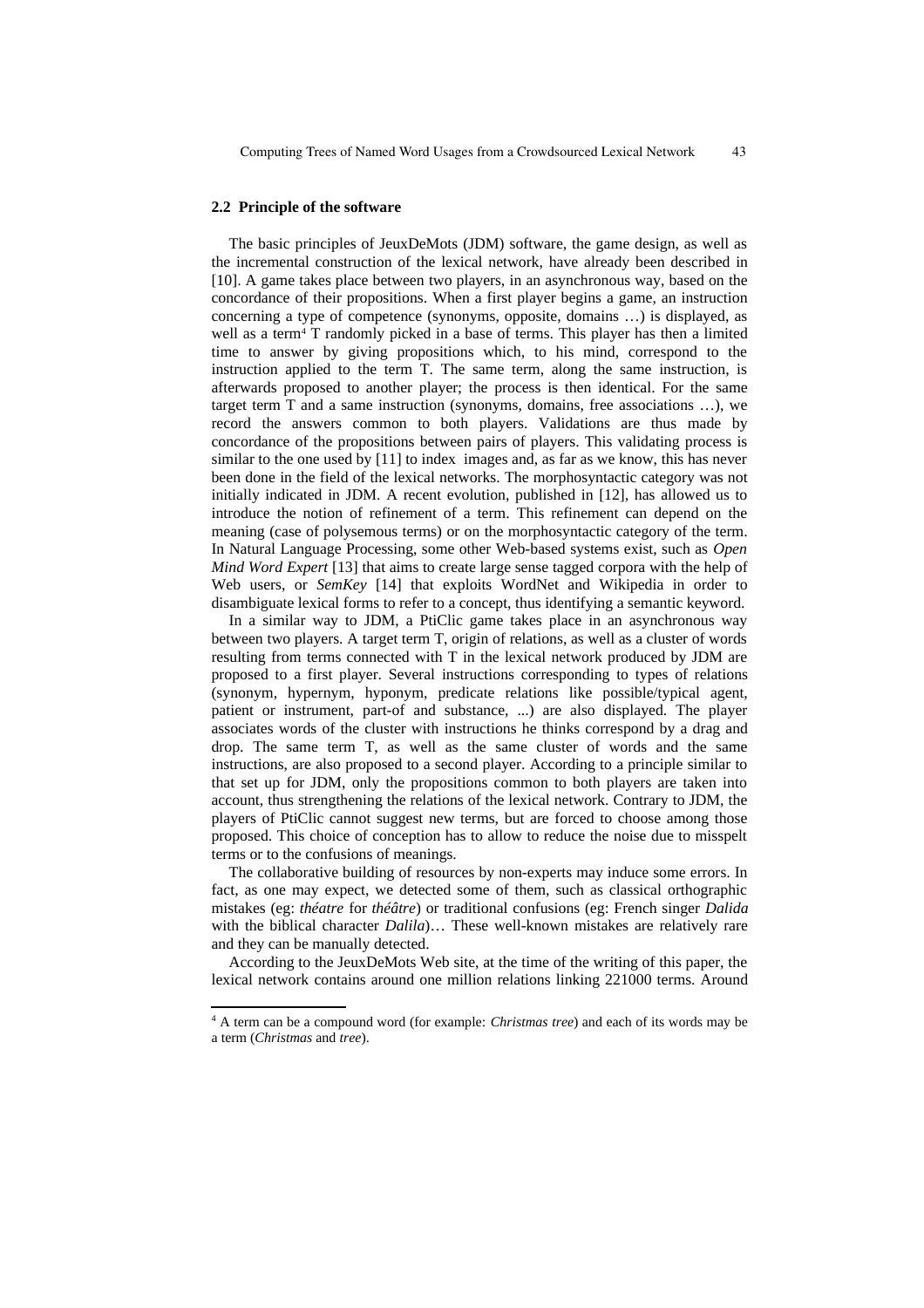800000 games have been played corresponding to more than 13000 hours of cumulated play.

# **3 Similarity between usages of a term**

#### **3.1 Word Usage Determination**

If a term T is polysemous, the terms which are directly connected with it (semantically connected in the lexical network) form several different groups, each of these groups constituting a word usage of T. The notion of word usage (often referred to as "usage") is much more accurate and relevant than the notion of meaning which, as shown by [15], is relatively poor when we refer to traditional dictionaries or to resources as WordNet. Our hypothesis is that the usages of a term correspond in the network to the various cliques this term belongs to. A clique is a set of terms constituting a fully connected subgraph in the lexical network. Two terms  $T_i$  and  $T_j$ belong to the same clique if there is at least one relation between  $T_i$  and  $T_j$  and at least one relation between  $T_i$  and  $T_i$ . Our approach is similar to the one developed by [16] from dictionaries of synonyms.

Why using the JeuxDeMots lexical network for our experiment instead of WordNet [17], EuroWordNet or WOLF [18] ? These resources are handcrafted contrary to the JeuxDeMots lexical network which is crowdsourced through some games, and by itself it is interesting to assess if common word usage can be identified. Similar approaches like [19] have been conducted on contexonyms but on resources trained on very large corpora (and again not extracted from people).

For the clique identification, we take into account all relation types available in the lexical network. Of course we might certainly consider that they do not contribute equally to the induced word usage, but the principle of JeuxDeMots induce that the most important relations have the highest weights and that the most important relation types (for a given term) are the most populated. So, there is, *a priori*, no need to stress on specific relation type, as this information is already implicitly present in the network. Estimating the relevance of a usage consists in obtaining a measure of its importance both in terms of frequency and of lexical coverage. Considering the principle of the weighting of the relations, the weight of a usage is correlated with the weights of the relations between the terms of the clique which characterizes this usage. We have the following notations :

- $C$  is a given clique for the term  $T$  (this is a set of terms and instances of relation).
- $C<sub>all</sub>$  is the union of all C (that can be seen as the full pseudo clique for T).
- $\bullet$  W(C) is the sum of the weights of the relations between the terms of C.
- $Card(C)$  is the number of terms in C.

So, for a clique C related to the term T, we define formally the *relevance* as :

 $Rel(C) = W(C) * log(Card(C_{all})/Card(C))$ 

The Rel measure for a clique may be seen as an adaptation of the tf/idf measure where, for the sake of simplicity, we have not divided by  $W(C_{all})$ . If there is only one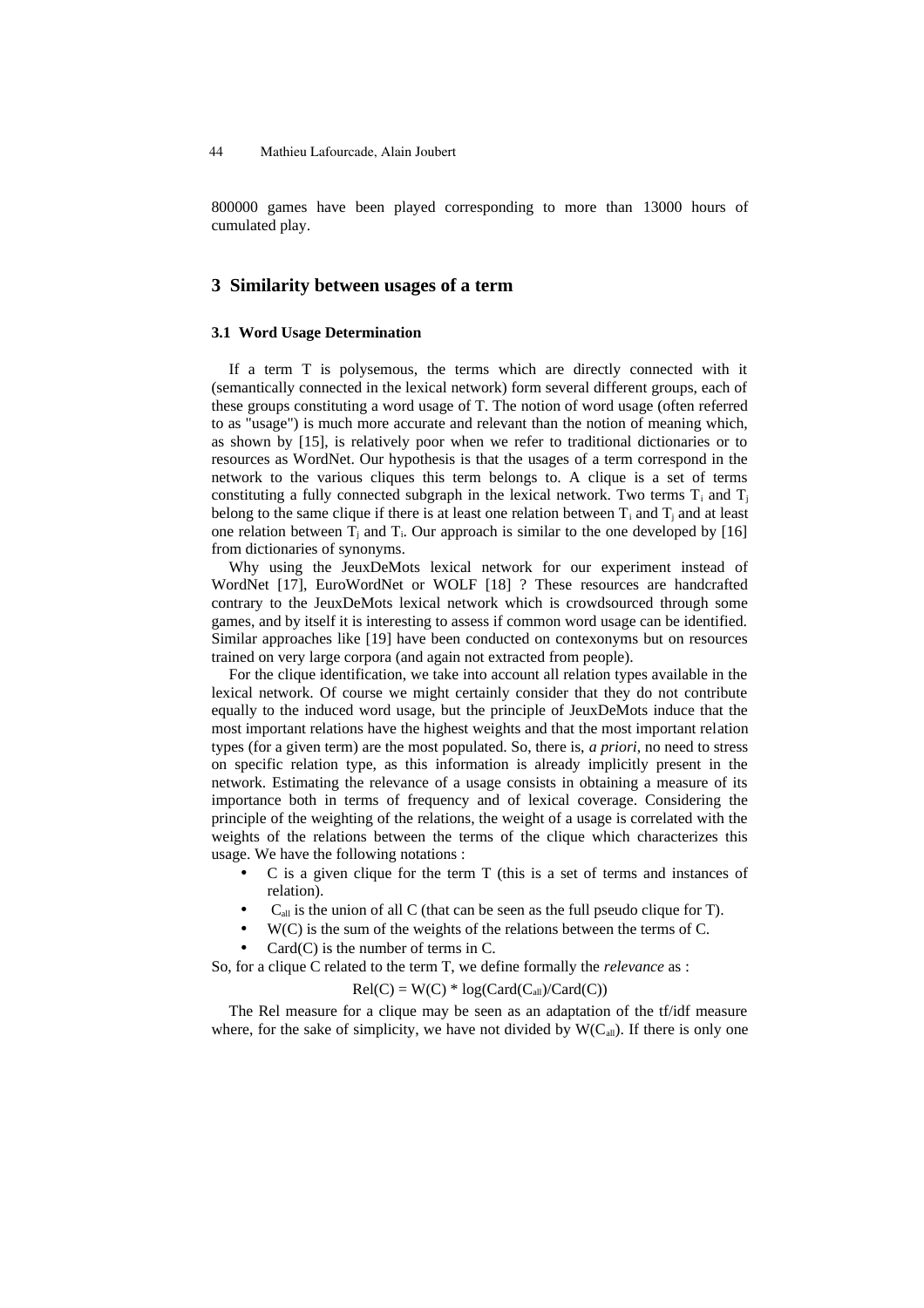clique, the relevance is equal to 0 and of course in that case we consider that there is only one usage. Figure 2 presents the obtained usages for the term *sapin* (*fir*), and the relevance of each of these usages.

| 0: 'sapin' 'fiacre'                                                 | $REL = 52$  |
|---------------------------------------------------------------------|-------------|
| fir, hansom                                                         |             |
| 1: 'sapin' 'cercueil'                                               | $REL = 55$  |
| fir, coffin                                                         |             |
| 2: 'sapin' 'montagne'                                               | $REL = 38$  |
| fir, montain                                                        |             |
| 3: 'sapin' 'épicéa' 'ginkgo' 'conifère' 'cèdre' 'mélèze' 'résineux' | $REL = 66$  |
| fir, spruce, ginko, conifer, cedar, larch, conifer                  |             |
| 4: 'sapin' 'vert' 'arbre'                                           | $REL = 126$ |
| fir, green, tree                                                    |             |
| 5: 'sapin' 'épicéa' 'épinette' 'conifère'                           | $REL = 59$  |
| fir, spruce, spruce, conifer                                        |             |
| 6: 'sapin' 'aiguille'                                               | $REL = 43$  |
| fir, needle                                                         |             |
| 7: 'sapin' 'conifère' 'arbre'                                       | $REL = 139$ |
| fir, conifer, tree                                                  |             |
| 8: 'sapin' 'guirlande' 'Noël'                                       | $REL = 111$ |
| fir, garland, Christmas                                             |             |
| 9: 'sapin' 'boule' 'boules'                                         | $REL = 51$  |
| fir, ball, balls                                                    |             |
| 10: 'sapin' 'boule' 'Noël'                                          | $REL = 108$ |
| fir, ball, Christmas                                                |             |
| 11: 'sapin' 'Noël' 'sapin de Noël' 'sapin de noël'                  | $REL = 84$  |
| fir, Christmas, Christmas Tree, Christmas tree                      |             |
| 12: 'sapin' 'Noël' 'fête'                                           | $REL = 152$ |
| fir, Christmas, celebration                                         |             |
| 13: 'sapin' 'arbre' 'bois' 'forêt'                                  | $REL = 219$ |
| fir, tree, wood, forest                                             |             |
| 14: 'sapin' 'arbre' 'bois'                                          | $REL = 148$ |
| fir, tree, wood                                                     |             |
| 15: 'sapin' 'conifères'                                             | $REL = 71$  |
| fir, conifers                                                       |             |

**Fig 2** : 16 usages for the term *sapin* (*fir*) as found in the lexical network at the writing time.

The most relevant clique is {**sapin, arbre, bois, forêt}** *(fir, tree, wood, forest)* with a score of 219, followed by {**sapin, Noël, fête}** *(fir, Christmas, celebration)* with a score of 152.

#### **3.2 Clique Similarity**

The similarity between two objects can be defined according to [20] as being a function of their common characteristics with regard to all their characteristics. In NLP, we find several definitions of the similarity, for example [21] or [22]. More recently, [23] evaluated several different measures of lexical semantic relatedness,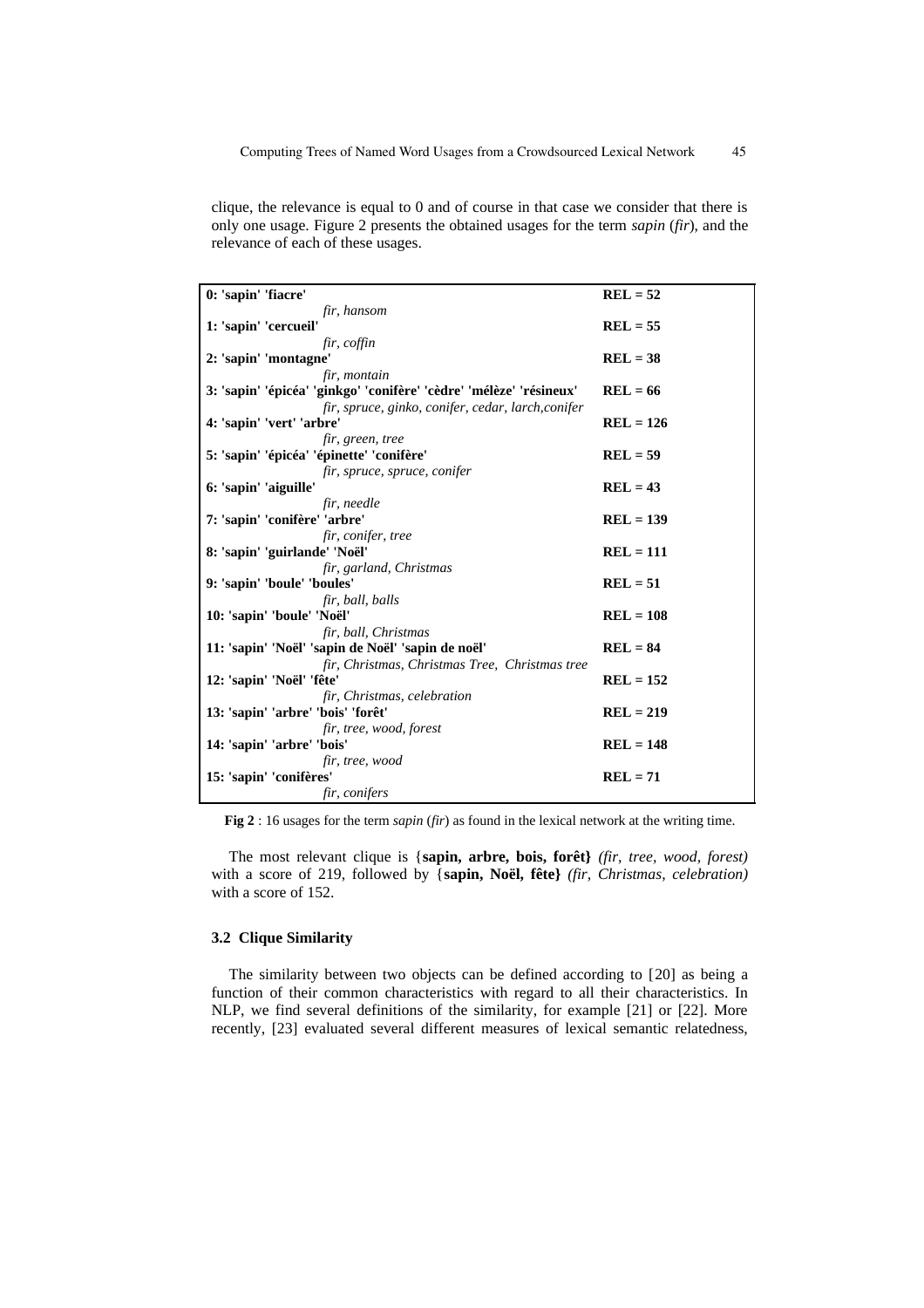while [24] presents a general survey on this question. In our case, it corresponds to the ratio between the weight of the relations connecting two cliques and the total weight of the relations on all the terms of these two cliques. We note W(E) the weight sum of the relations between the terms of the set E (as in 3.1). The similarity between two cliques C1 and C2 will be equal to the *Jaccard* indice :

 $Sim(C1, C2) = W(C1 \cap C2) / W(C1 U C2)$ 

We should note here, that the Jaccard indice is in our case applied on the set of relations and that the 'cardinality' of this set is the sum of the weights. Usually the Jaccard indice is applied on the true cardinality of the sets, considering equally all elements of the set. Figure 3 shows the similarities between the cliques of the term *sapin* (*fir*).

|                | 0            | $\mathbf{1}$ | $\overline{2}$ | 3            | 4                          | 5            | 6                   | 7            | 8            | 9            | 10                            | 11           | 12           | 13           | 14           | 15                              |
|----------------|--------------|--------------|----------------|--------------|----------------------------|--------------|---------------------|--------------|--------------|--------------|-------------------------------|--------------|--------------|--------------|--------------|---------------------------------|
| 0              | $\mathbf{1}$ | $\Omega$     | $\Omega$       | $\Omega$     | $\Omega$                   | $\Omega$     | $\Omega$            | $\cap$       | $\Omega$     | $\Omega$     | $\Omega$                      | $\Omega$     | $\Omega$     | $\Omega$     | $\Omega$     | $\Omega$                        |
| $\mathbf{1}$   | $\Omega$     | $\mathbf{1}$ | $\Omega$       | $\Omega$     | $\Omega$                   | $\Omega$     | $\Omega$            | $\Omega$     | $\Omega$     | $\Omega$     | $\Omega$                      | $\cap$       | $\Omega$     | $\Omega$     | $\Omega$     | $\Omega$                        |
| $\overline{2}$ | $\Omega$     | $\Omega$     | $\mathbf{1}$   | $\Omega$     | 0.04                       | $\circ$      |                     | 0.08 0.04    | $\Omega$     | $\circ$      | $\Omega$                      | $\Omega$     | $\Omega$     |              | 0.01 0.03    | $\Omega$                        |
| 3              | $\Omega$     | $\mathbf{0}$ | $\Omega$       | $\mathbf{1}$ | 0.31                       |              | 0.66 0.06 0.54 0.02 |              |              | $\circ$      |                               |              |              |              |              | 0.02 0.02 0.02 0.2 0.18 0.36    |
| 4              | $\Omega$     | $\Omega$     |                | 0.04 0.31    | $\mathbf{1}$               | 0.29         | $\Omega$            |              | 0.750.03     | $\Omega$     |                               |              |              |              |              | 0.03 0.03 0.03 0.68 0.72 0.15   |
| 5              | $\Omega$     | $\Omega$     | $\Omega$       |              | 0.66 0.29                  | $\mathbf{1}$ | 0.090.560.031       |              |              | $\Omega$     |                               |              |              |              |              | [0.03]0.03]0.03]0.16]0.13]0.48] |
| 6              | $\Omega$     | $\Omega$     |                | 0.080.06     | $\Omega$                   | 0.09         | $\mathbf{1}$        | 0.05         | $\Omega$     | $\Omega$     | $\Omega$                      | $\Omega$     | $\Omega$     | $\Omega$     | $\Omega$     | 0.33                            |
| $\overline{ }$ | $\Omega$     | $\Omega$     |                |              | 0.04 0.54 0.75 0.56 0.05   |              |                     | $\mathbf{1}$ | 0.03         | $\Omega$     |                               |              |              |              |              | [0.03]0.03]0.03]0.64]0.66]0.46] |
| 8              | $\Omega$     | $\Omega$     | $\Omega$       |              | 0.02 0.03 0.03             |              | $\Omega$            | 0.03         | $\mathbf{1}$ |              | $[0.14]0.69]0.6$ $[0.77]0.01$ |              |              |              | $\Omega$     | $\Omega$                        |
| 9              | $\Omega$     | $\Omega$     | $\Omega$       | $\Omega$     | $\cap$                     | $\Omega$     | $\cap$              | $\Omega$     | 0.14         | $\mathbf{1}$ | $\mathbf{1}$                  | $\mathbf{1}$ | 1            | $\Omega$     | $\Omega$     | $\Omega$                        |
| 10             | $\Omega$     | $\Omega$     | $\Omega$       |              | 0.02 0.03 0.03             |              | $\bigcap$           |              | 0.030.69     | $\mathbf{1}$ | $\mathbf{1}$                  | $\mathbf{1}$ | $\mathbf{1}$ | 0.01         | $\Omega$     | $\Omega$                        |
| 11             | $\Omega$     | $\Omega$     | $\Omega$       |              | 0.02 0.03 0.03             |              | $\Omega$            | 0.03         | 0.6          | $\mathbf{1}$ | $\mathbf{1}$                  | $\mathbf{1}$ | 1            | 0.01         | $\Omega$     | $\Omega$                        |
| 12             | $\Omega$     | $\Omega$     | $\Omega$       |              | 0.02 0.03 0.03             |              | $\Omega$            |              | $0.03$ 0.77  | $\mathbf{1}$ | $\mathbf{1}$                  | $\mathbf{1}$ | $\mathbf{1}$ | 0.01         | $\circ$      | $\Omega$                        |
| 13             | $\Omega$     | $\Omega$     | 0.01           |              | $0.2$ 0.68 0.16            |              | $\cap$              |              | 0.640.01     | $\Omega$     |                               | 0.010.010.01 |              | $\mathbf{1}$ | $\mathbf{1}$ | 0.06                            |
| 14             | $\Omega$     | $\Omega$     |                |              | 0.030.180.720.13           |              | $\Omega$            | 0.66         | $\Omega$     | $\Omega$     | $\Omega$                      | $\cap$       | $\Omega$     | $\mathbf{1}$ | $\mathbf{1}$ | 0.08                            |
| 15             | $\circ$      | $\Omega$     | $\Omega$       |              | [0.36]0.15]0.48]0.33]0.46] |              |                     |              | $\Omega$     | $\circ$      | $\Omega$                      | $\Omega$     | $\Omega$     |              | 0.06 0.08    | $\mathbf{1}$                    |

**Fig 3** : Similarity matrix between the cliques of the term *sapin* (*fir*). The clique numbers are those from figure 2. For example, the similarity between cliques 8 (*fir*, *garland*, *Christmas*) and 12 (*fir*, *Christmas*, *celebration*) equals 0.77. The matrix is symmetric. Values have been rounded after the second decimal.

# **4 Classification Tree of Word Usages**

#### **4.1 Construction**

Our aim is to obtain a representation of the various usages of a term T in the form of a tree, with the root grouping together all the meanings of T and the branches corresponding to its various usages. Generally, most of terms possess several not separate cliques. In that case, the further away we go from the root of the tree, the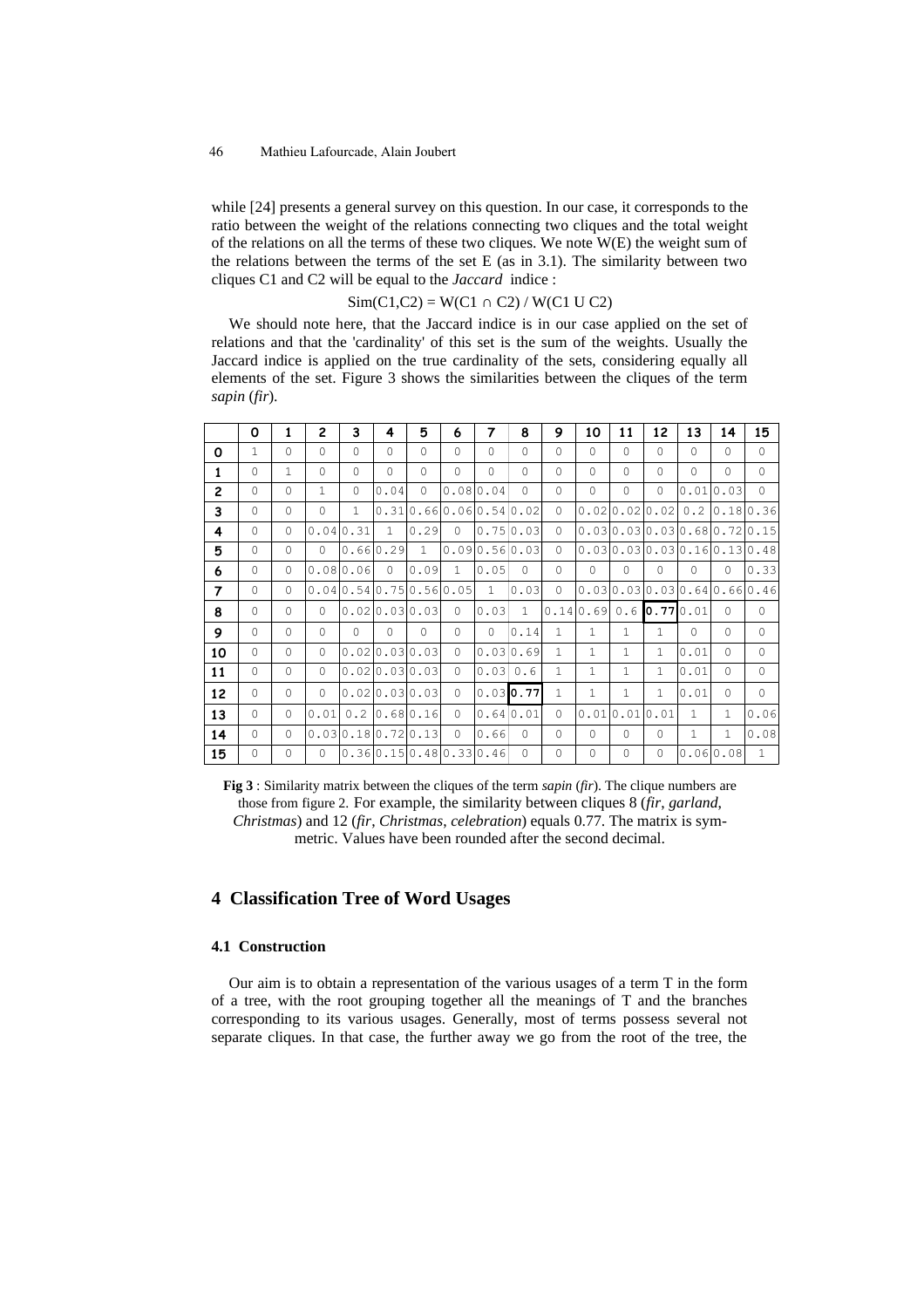more we meet fine distinctions of usages. In fact, we build the tree of the usages of a term T according to a "bottom - up" method: from all of its cliques, that is, from its leaves and going back up to its root which groups together all the meanings of T. For that purpose, we apply an agglomerative hierarchical clustering algorithm: we merge the cliques, two by two, beginning with those whose coefficient of similarity is the highest: thus, we build quasi-cliques representing groups of usages, close during the first fusions, less and less close during the successive fusions. The merging algorithm ends when all coefficients of similarity are equal to zero. For example, the two cliques we first merge for the term *sapin* (*fir*) are those number 8 and 12 (figure 2), which are very similar ones with a similarity coefficient equal to 0.77 (figure 3).

The usage tree of a term is a structure expressing the refinements of its various meanings as deduced from the state of the lexical network. It thus constitutes a decision tree, a data structure which can be exploited for disambiguation. Furthermore, nodes of this tree are weighted allowing to identify usages that are the most common, which is both useful for guessing default cases and ordering usages from the most activated for people to the least activated.

Figure 4 shows the tree we obtain for the term *sapin* (*fir*).



**Fig 4** : Word usages tree for the term *sapin* (*fir*). The clique numbers lower than 15 are those from figure 2 and those higher than 16 result from our merging algorithm.

#### **4.2 Labelling**

The labelling of the various nodes of the usage tree of a term is made during a width-first search, that is, according to a top-down method. The tree root is labelled by the term itself. Every node of the tree is labelled by a term stemming from the clique or the quasi-clique this node represents; the selected term is the one whose sum of the weights of its relation with the root term is the highest, after eliminating all the terms labelling the nodes of the tree situated in a depth lower than that of the concerned node. Thus, it is possible that a node cannot be labelled if all the terms which define it have already been used in the labelling of nodes previously done. In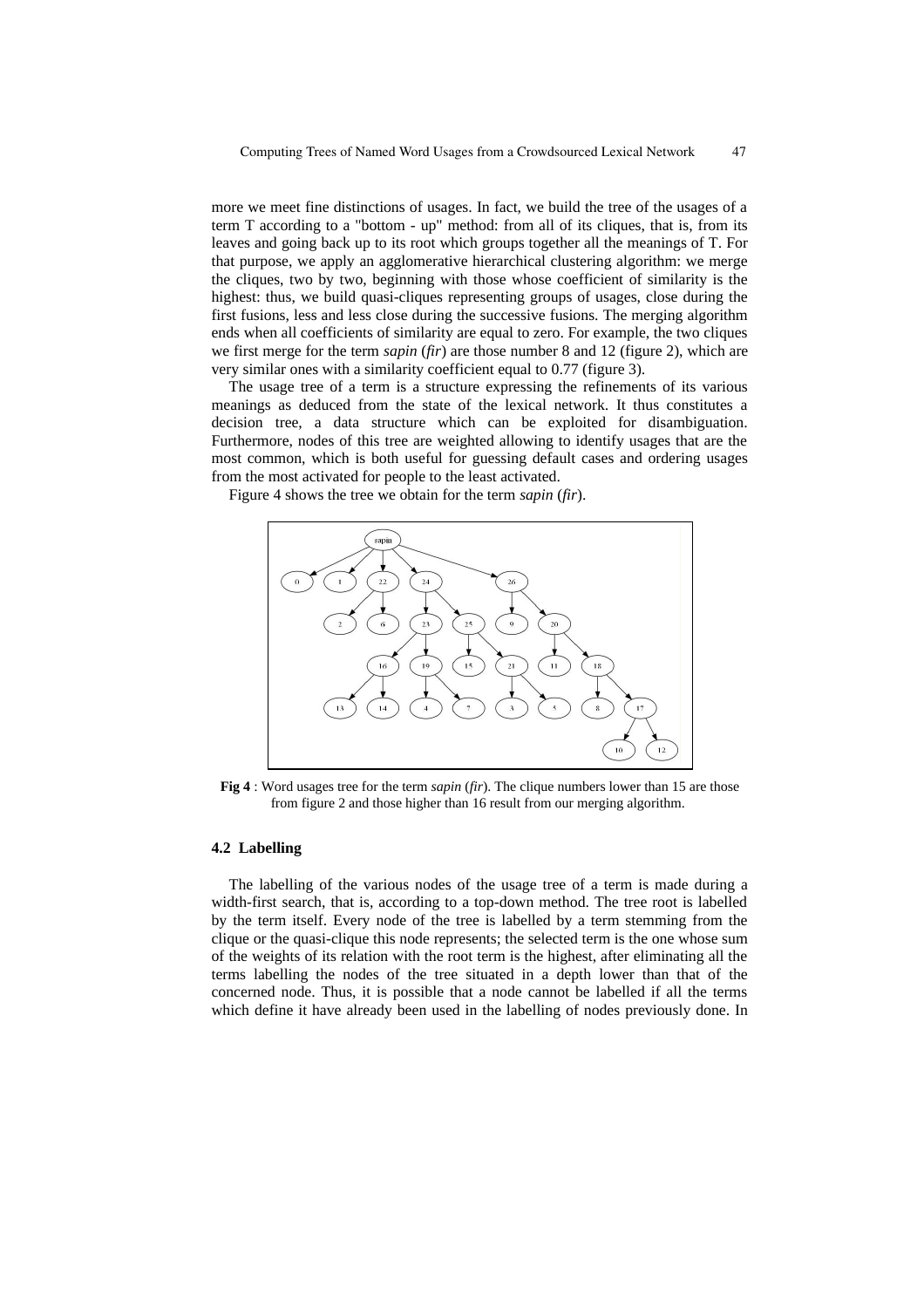this case, this node, but also its brother and all its successors, are not labelled. Figure 5 shows the tree obtained for the term *sapin* (*fir*).

#### **4.3 Tree pruning and term refinements**

The relevance of an inner node of the tree is computed as defined above considering the quasi clique obtained during the merging. We ignored the usages of the tree which relevance is below a given threshold (empirically set to 50 in our experiment). This threshold correspond to the configuration where both terms have been associated to each other to only two pairs of player (one pair for each direction) and maybe it could have been accidental. In figure 5, in the tree for the term *sapin*, we discard the *sapin (montagne)* node at level 1 which relevance is only equal to 38 (clique number 2 in Figure 2). The nodes for *sapin* as *fiacre*, *cercueil*, *arbre* and *Noël* have respectively a relevance of 52, 55 and more than 300 for the last two.

These last four nodes constitute four refinements for the term *sapin*. After their validation by an expert, such refinements are placed as new nodes in the lexical network. So, refinements may be proposed as origin term in the JDM and PtiClic games; it leads the users to create new relations outgoing from these term refinements. On the other hand, when a JDM player propose a destination term which several refinements exist for, JDM displays these refinements for the player who is invited to choose one: this process leads to create incoming relations for refinement terms.

So, our model contains a double iterative process (as illutrated on figure 6). First, the players supply the data base (the lexical network) furnishing relations and eventually adding entries to the already existing base of terms; the weighting of the relations is computed according to the propositions of the players. Secondly, after the automatic construction of a word usage tree, an expert validates (or not) the meanings thus detected and so adds refinement nodes in the lexical network that can be proposed to the players.



**Fig 5** : Labelled word usage tree for the term *sapin* (*fir*). We pruned this tree by deleting nodes which cannot be labelled or which the relevance is too low (below 50 in our experiment)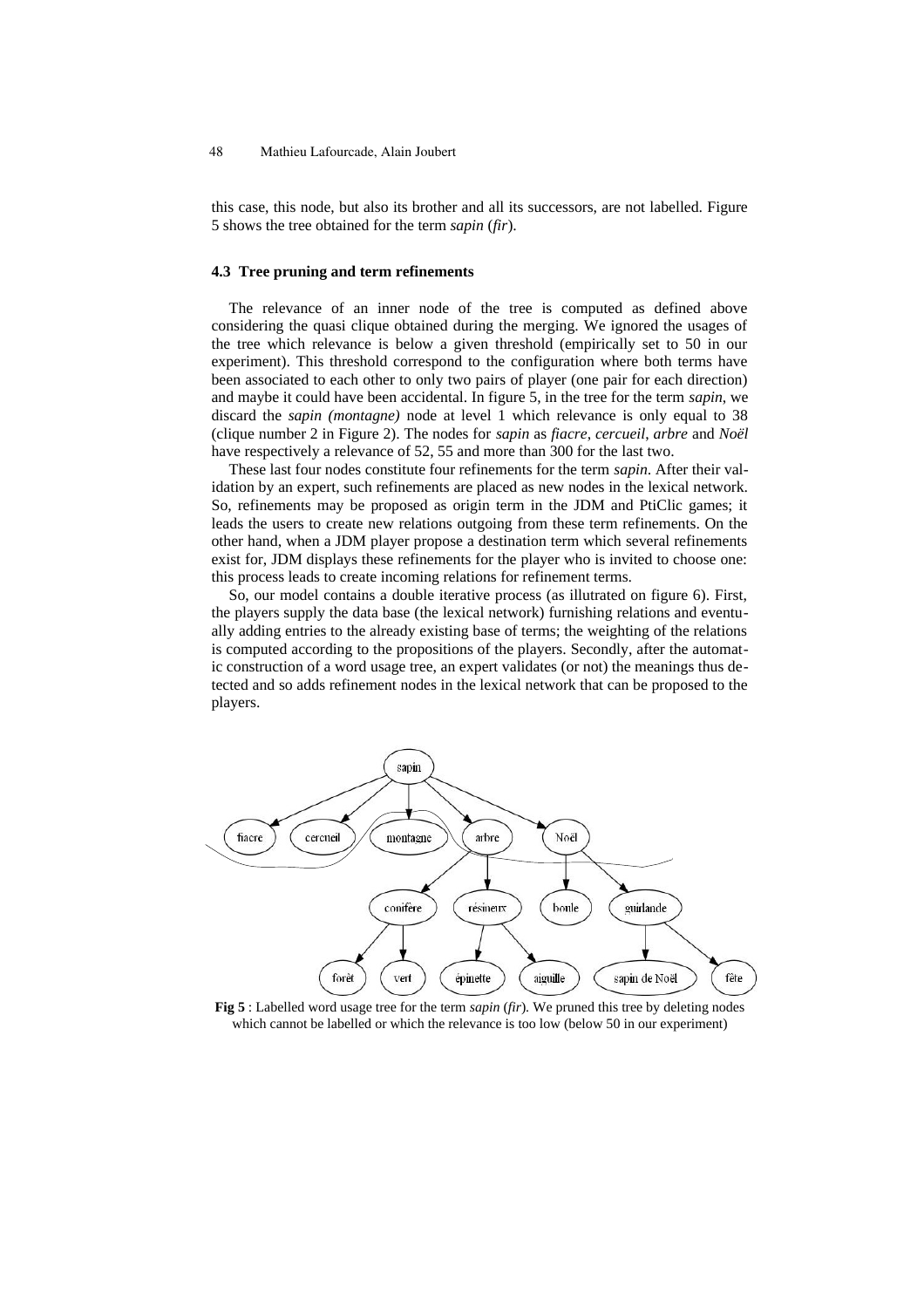

**Fig 6** : The double iterative process: the players add relations and eventually new terms, the expert validates refinements. Both are increasing the lexical network with relations and refinements.

### **5 Evaluation**

#### **5.1 Obtained Word Usages**

Regularly, we examine the highly polysemous terms, and we ask an expert lexicographer to validate the meanings detected by JDM, after pruning the usage tree. The role of the expert does not extend beyond this validation: he doesn't add any meaning, even if he thinks some are missing, and he removes only those that obviously correspond to mistakes. As the time of writing this article, with the expert's help, we thus obtain 5622 validated word usages for 1603 terms, which correspond to a mean of around 3.5 usages per term. Out of these 1603 terms more than 80% are labeled as very common terms (at least one meaning should be known at the age of 12). The terms are mostly common nouns also some usages are tagged with other part-ofspeech like verb or adjective. For example *dîner* in French can be at the same time a noun or a verb. The expert's role must go on to validate much more meanings detected in our lexical network.

#### **5.2 User Evaluation**

Evaluating the quality of such word usages is difficult, particularly in the absence of adequate gold standard. To our knowledge, there is no such resources for French. If we had got any, a (semi-)automatic evaluation might have been feasible on a very much large scale. So, we decided to make a user based evaluation, trying to access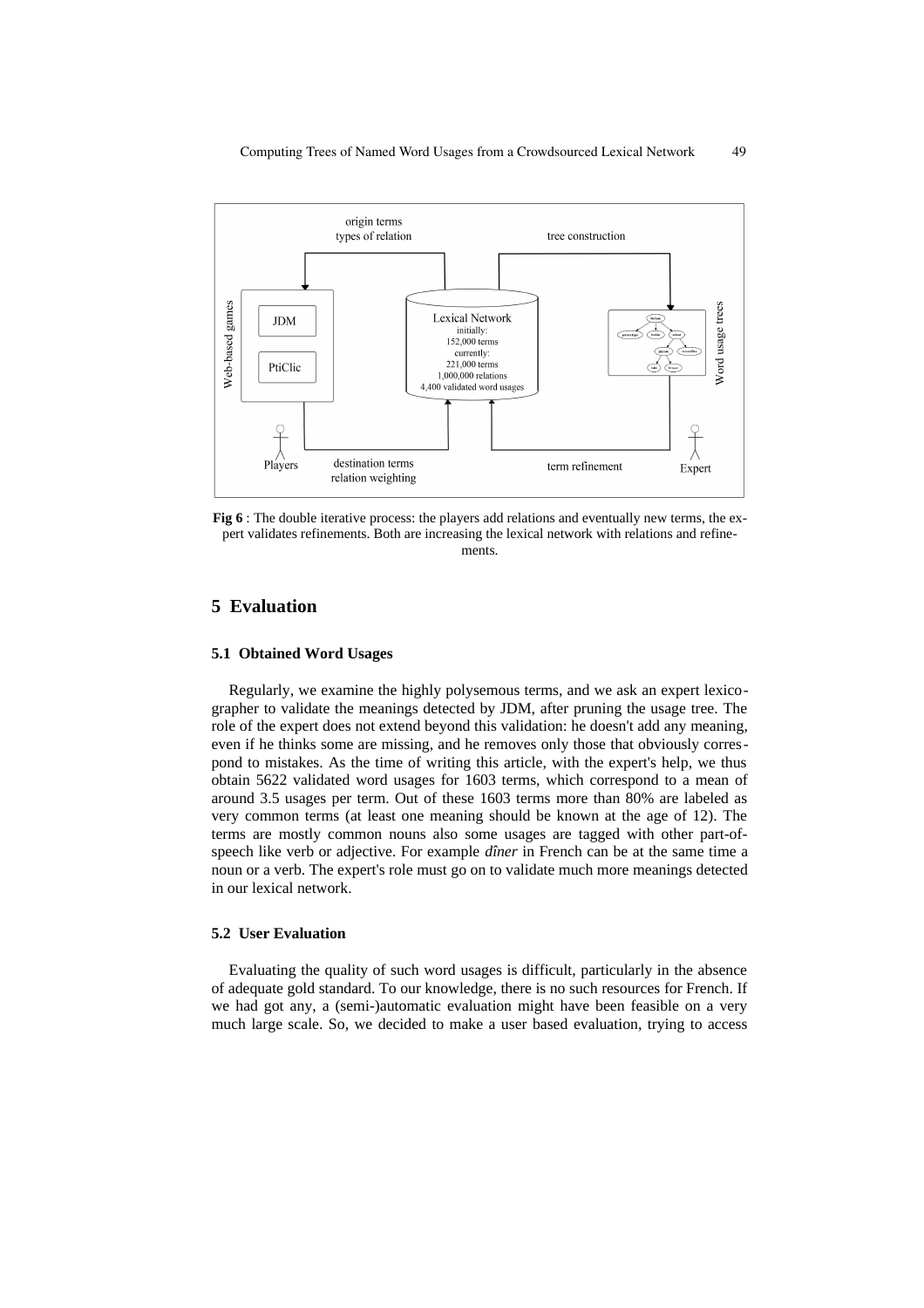qualitatively and quantitatively the word usages we obtained so far. We undertook the evaluation only at the first level of the usage tree computed for a given term.

We based our assessment on naive users (i.e. not lexicographers) for two reasons. First, finding lexicographers for this task is not easy to say the least and certainly not more than few ones. Secondly, we wanted to have an evaluation confronting common people to our data. The idea is to identify word usages the same way (as a result at least) an average person would do. We remind here that the JeuxDeMots lexical network does not aim at being more than an average representation of associations between terms.

We asked 30 non-expert persons to undertake four slightly different tasks. Given a word and the set of associated named usages, they had to evaluate the number of missing usages and the number of supernumerary usages (either too specific or plain wrong). The task has to be done on two sets of different 50 words. On the first set, persons are not allowed to consult any dictionary (task Dict-), on the second they can check on dictionaries if they want to do so (task Dict+). The dictionary we proposed for reference is Wiktionary for French, but user where allowed to use any resources they want. Furthermore, the set of words is either taken from common words or noncommon words (respectively usually known or unknown at the age of 12).

An example of what is asked to the people is the following (translated for the purpose of this article):

For the word *sapin*, we propose the following usages:

- sapin (arbre) *(fir tree)*
- sapin (Noël) *(fir Christmas)*
- sapin (cercueil) *(fir coffin)*
- sapin (fiacre) *(fir hansom)*

Do you think some usages are missing, if yes how many ? Do you think some proposed usages are inappropriate, if yes how many ?

Word usages are ordered by decreasing relevance (as defined in section 3.1).

The four sets of words proposed to each evaluator are completely random (although verifying the constraints described before, that is to say either common or uncommon ones) and they are distinct (a given word may be present only in one set). Two different evaluators may have sets with words in common. The evaluators have all an age above 20 and had a similar proportion of 17 females and 13 males. The level of education was basically 2 years of university or more. The following tables present the collated result of this evaluation.

| Common words   Dict - |      | $Dict +$ | Uncommon words        | Dict - | $\text{Dict} +$ |
|-----------------------|------|----------|-----------------------|--------|-----------------|
| <b>Missing usages</b> | 0.45 | 1.52     | <b>Missing usages</b> | 0.25   | .67             |
| <b>Added usages</b>   | 0.66 | 0.37     | <b>Added usages</b>   | 0.76   | 0.28            |

**Tables 1 & 2** : Average number of missing usages and added usages without and with the help of a dictionary for common (table 1) and uncommon (table 2) words used in our evaluation.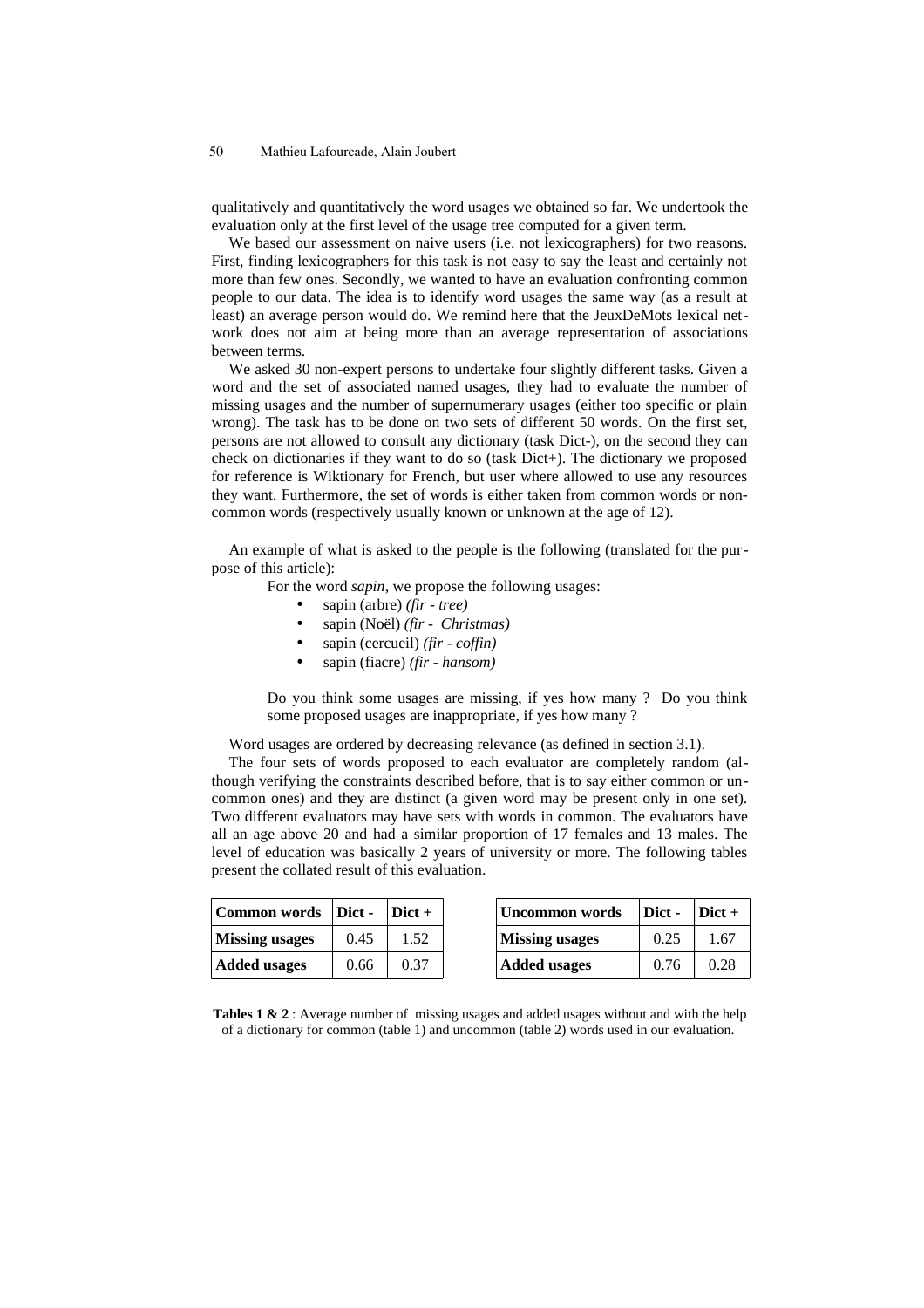For users, added usages are those considered wrong (or at least far fetched). Missing usages are those which should have been present.

#### **5.3 Result Analysis**

How can we interpret those results? Without dictionary there is systematically less than one usage felt as missing or added. For the Dict- task, by debriefing the evaluators it appears that the added usage is quite often a proper usage that was unknown to the user (technical, old or rare). Conversely in the Dict+ task, the missing usages value rises as more usages, unknown to the user are found in the dictionary. It seems that globally we are missing much more usages than adding wrong ones. This is quite inline which the way the lexical network is constructed (by players indirect contribution). Missing usages are those quite specific, rare and basically unknown to users.

The task on uncommon words tends to strengthen this analysis. Indeed, without any dictionary people feel that they are more added usages than with common words and less missing usages. The result of the Dict+ is contravariant with the Dict-. Indeed, missing usage value rises and added usage value diminishes.

We can take several precise examples for illustrations.

#### *Sapin (fir)*

For the word *sapin* (a common word) we got :

| sapin                 | Dict - | $ $ Dict + |
|-----------------------|--------|------------|
| <b>Missing usages</b> | 0.5    | 0.9        |
| Added usages          |        | 0.4        |

**Table 3** : Average number of missing usages and added usages without and with the help of a dictionary for the term *sapin (fir)*.

The wiktionnary definitions are: **sapin** *nom masculin*

- 1. (Botanique) Arbre conifère résineux de la famille des abiétinées à aiguilles persistantes, au tronc droit, dont le fruit est un cône. *(Botany) Conifer tree of the genus Abies with persistent needles, with the straight trunk, the fruit of which is a cone.*
- 2. Bois de cet arbre utilisé en menuiserie. *Wood of this tree used in joinery.*
- 3. (Par métonymie) Cercueil. *(By metonymy) Coffin.*
- 4. (Familier) (Vieilli) Fiacre. *(Familiar) (Old-looking) Hackney cab.*

Some people where doubting about the *sapin (fiacre)* usage although this is a correct one. The usage of *sapin* as wood (mater) is missing but roughly only one person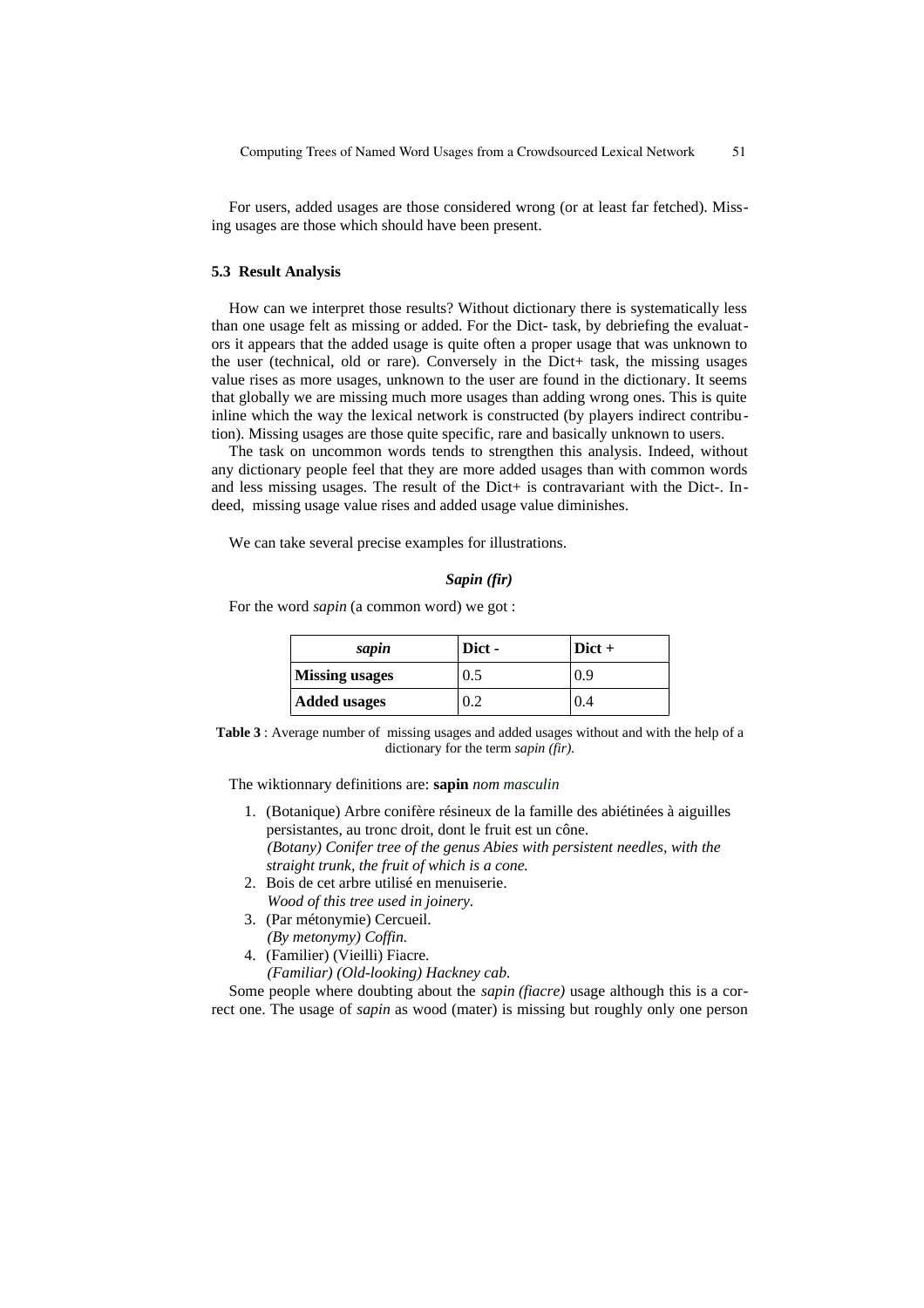out of two have been thinking of it without checking in a dictionary. The added usage compared to the dictionary is the *sapin (Noël)* although it is present as a locution.



*Frégate (frigate)*

**Fig 7** : Usage tree for the term *frégate (frigate)*.

For the word *frégate*, we found out the following usages:

- frégate (navire) *(frigate boat)*
- frégate (oiseau) *(frigate bird)*

| frégate             | Dict -      | $\vert$ Dict + |
|---------------------|-------------|----------------|
| Missing usages      | 0.15        |                |
| <b>Added usages</b> | $\cdot 0.5$ |                |

**Table 4** : Average number of missing usages and added usages without and with the help of a dictionary for the term *frégate (frigate)*.

The wiktionnary definitions are: **frégate** *nom féminin*

- 1. (Histoire) (Marine) (Militaire) Bâtiment de guerre qui n'avait qu'une seule batterie couverte et qui portait de vingt à soixante bouches à feu. *(History) (Marine) (Military) Warship which had only a single covered battery and which carried from twenty to sixty pieces of ordnance.*
- 2. (Zoologie) Oiseau de mer palmipède, d'une très grande envergure, et qui saisit à la surface de l'eau les poissons dont il se nourrit. *(Zoology) Webfooted sea bird, with a very big wingspan, and which seizes on the surface of the water fishes it feeds.*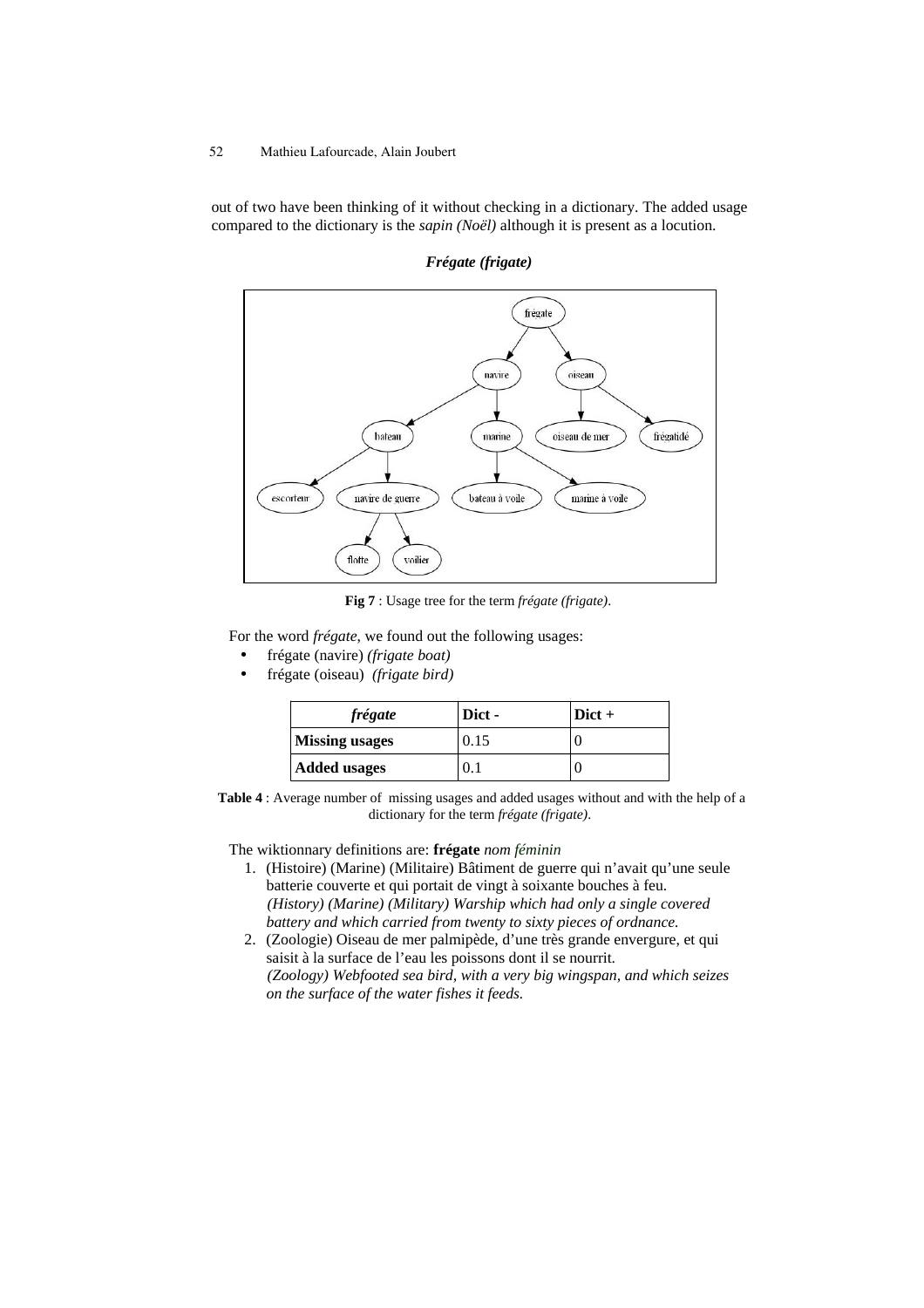For *frégate,* some people made the distinction between the ancient boat and the modern boat. On a rare occasion the evaluator was doubtful on the bird meaning. Comparing with the dictionary, we got an exact match.



### *Blaireau (badger, dork, shaving brush)*

**Fig 8** : Usage tree for the term *blaireau (badger, dork, shaving brush)*.

For the word *blaireau*, we found out and proposed the following usages:

- blaireau (animal) *(badger)*
- blaireau (pauvre type) *(dork)*
- blaireau (barbier) *(shaving brush)*

| <i>blaireau</i>       | Dict - | $ $ Dict + |
|-----------------------|--------|------------|
| <b>Missing usages</b> | 0.3    |            |
| Added usages          |        |            |

**Table 5** : Average number of missing usages and added usages without and with the help of a dictionary for the term *blaireau (badger, dork, shaving brush)*.

The wiktionnary definitions are: **blaireau** *nom masculin*

- 1. Mammifère omnivore, bas sur pattes, au pelage noir, gris et blanchâtre, qui se creuse de profonds terriers. *Omnivore mammal, with short legs, in the black, grey and whitish fur, which*
- *racks itself deep burrows.* 2. (Arts) Brosse en poils de cet animal dont se servent les peintres et les doreurs.

*(Arts) Brush in hairs of this animal which is used by the painters and the gilders.*

3. Pinceau garni de ces poils dont on se sert, en se rasant, pour étaler et faire mousser le savon.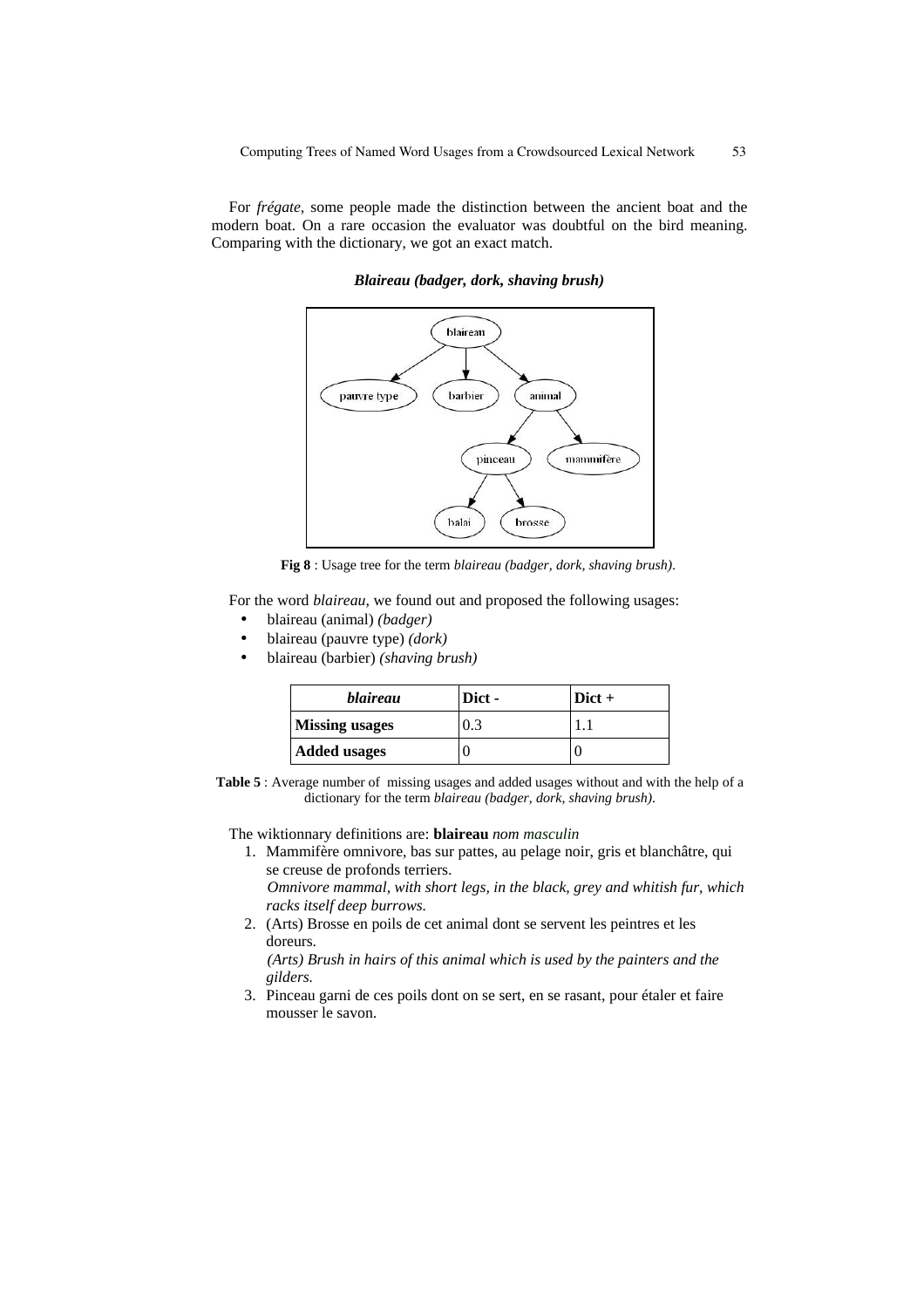*Brush stocked with these hairs which is used, when shaving, to spread and make the soap foam.*

- 4. (Argot) (Vieilli) Nez. *(Slang) (Old-looking) Nose.*
- 5. (Argot) Individu grossier et antipathique ; imbécile, idiot. *(Slang) Rude and unpleasant person; imbecile, stupid.*

For *blaireau* some people found that the *(painting) brush* (meaning 2 of wikipedia) is indeed missing. Most people missed the *nez* (nose – meaning 4) meaning, which is quite old.

All in all, although being preliminary, those results are very encouraging both on the soundness of the method for determining and naming word usage and the quality of the resource collected so far (although evaluating this resource was not the primary goal of this paper). They seem to correspond to what people know and not specifically to some resources made by lexicographers or experts.

What is the effect of the label on the evaluation? If for a given word usage a different label would have been chosen to which extend the results might be modified? In fact there is no much choice for a reasonable label, and generally choosing a substitute like an hyperonym (for example animal instead of bird, in case of frigate) does not alter the results. Of course, this is less and less true as we go deeper in the tree, but also there is less and less choices (if we stick to our labeling approach described in 4.2). Perhaps a deeper evaluation on this particular point should be conducted.

What can we do with the unlabeled usages? So far the answer is simple: nothing. But we should keep in mind that the network is in constant evolution and that some cliques existing now may be fusionned in the near future due to the players activity, or on the contrary being reinforced with new terms allowing them to be labeled.

### **6 Conclusion**

Viewing the results we obtained, these trees of named usages seem to correspond in their main structures to those a human non-expert would build. In particular, the main branches, directly stemming from the root, correspond in the majority of cases to the meanings of the root term as we could find them in a dictionary. These meanings have been generally validated by an expert for more than 1600 terms. The main branches of the trees are subdivided into sub-branches which are so many refinements in the usages.

In their detailed structures however, we notice elements that are different from what a human would have written; for example, taken from figure 4, *sapin de Noël* (*Christmas tree*) seems to be a refinement of *guirlande* (*garland*) which is a refinement of *sapin-Noël* (*fir-Christmas*). Are these differences (can we really speak about abnormalities?) due to our method of construction of the trees of the labelled usages with help of players who are not experts, or are they due to the fact that the lexical network is not "complete" enough yet? Moreover, do not the word usage trees sometimes distinguish too subtle refinements? Using the similarity between nodes, how would it be necessary to prune them?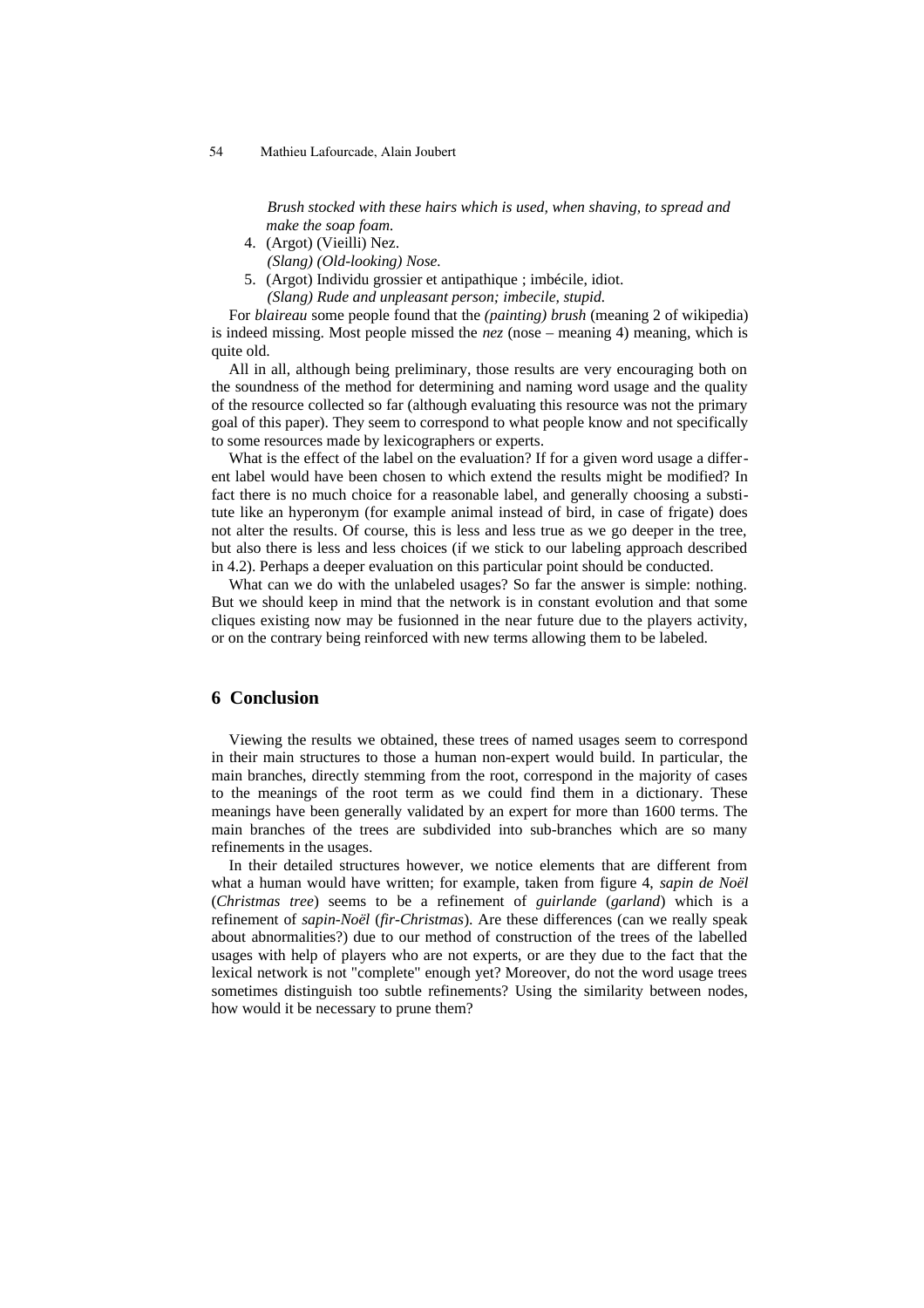A strong perspective of our work is to propose to the authors of the JeuxDeMots game to insert the identified word usages and proposed them to the players. Hence, the word usages are going to be associated to other terms of lexical database. It would be interesting to assess whether or not reapplying our algorithm leads to some convergence as expected. If it is not the case for a given term, either the usage identified or the label (or both) are not appropriate and should be revised.

### **References**

- 1. Collins A., Quillian M.R.: Retrieval time from semantic memory, Journal of verbal learning and verbal behaviour, 8 (2), pp. 240-248 (1969)
- 2. Sowa J.: Semantic networks, Encyclopedia of Artificial Intelligence, edited by S.C. Shapiro, Wiley, New York (1992)
- 3. Gaume B. « Cartographier la forme du sens dans les petits mondes lexicaux », Journées internationales d'Analyse statistiques des Données Textuelles (JADT), Besançon, France, pp. 451-465 (2006)
- 4. Gaume B., Duvignau K., Vanhove M. : Semantic associations and confluences in paradigmatic networks , In : Typologie des rapprochements sémantiques, M. Vanhove éd. (2007)
- 5. Polguère A.: Structural properties of Lexical Systems: Monolingual and Multilingual Perspectives , In: Workshop on Multilingual Language Resources and Interoperability (COL-ING/ACL 2006), Sydney, pp. 50-59 (2006)
- 6. Mel'čuk I.A. : Dictionnaire explicatif et combinatoire du français contemporain, Les Presses de l'Université de Montréal (1988)
- 7. Mel'čuk I.A., Clas A., Polguère A. : Introduction à la lexicologie explicative et combinatoire, Editions Duculot AUPELF-UREF (1995)
- 8. Polguère A. : Lexicologie et Sémantique lexicale, Les Presses de l'Université de Montréal (2003)
- 9. Schwab D. et Lafourcade M.: Modelling, Detection and Exploitation of Lexical Functions for Analysis , ECTI Journal, 2007, vol.2, ISSN 1905-050X, pp. 97-108 (2007)
- 10. Lafourcade M., Joubert A. : Détermination des sens d'usage dans un réseau lexical construit grâce à un jeu en ligne, Traitement Automatique des Langues Naturelles (TALN'08), Avignon, pp. 189-199 (2008)
- 11. von Ahn L., Dabbish L.: Labelling Images with a Computer Game, ACM Conference on Human Factors in Computing Systems (CHI), pp. 319-326 (2004)
- 12. Lafourcade M., Joubert A. : Détermination et pondération des raffinements d'un terme à partir de son arbre des usages nommés, Traitement Automatique des Langues Naturelles (TALN'10), Montréal (2010)
- 13. Mihalcea R., Chklovski T.: Open Mind Word Expert: Creating Large Annotated Data Collections with Web Users' Help, Proceedings of the EACL 2003 Workshop on Linguistically Annotated Corpora (LINC 2003), Budapest (2003)
- 14. Marchetti A., Tesconi M., Ronzano F., Rosella M., Minutoli S. : SemKey: A Semantic Collaborative Tagging System, Proceedings of WWW2007, Banff, Canada (2007)
- 15. Véronis J. : Sense tagging: does it make sense?, Corpus linguistics' 2001 Conference, Lancaster, U.K. (2001)
- 16. Ploux S., Victorri B. : Construction d'espaces sémantiques à l'aide de dictionnaires informatisés de synonymes. TAL, 39(1), pp. 161-182 (1998)
- 17. Fellbaum C.D.: WordNet: An Electronic Lexical Database. MIT Press, New York (1998)